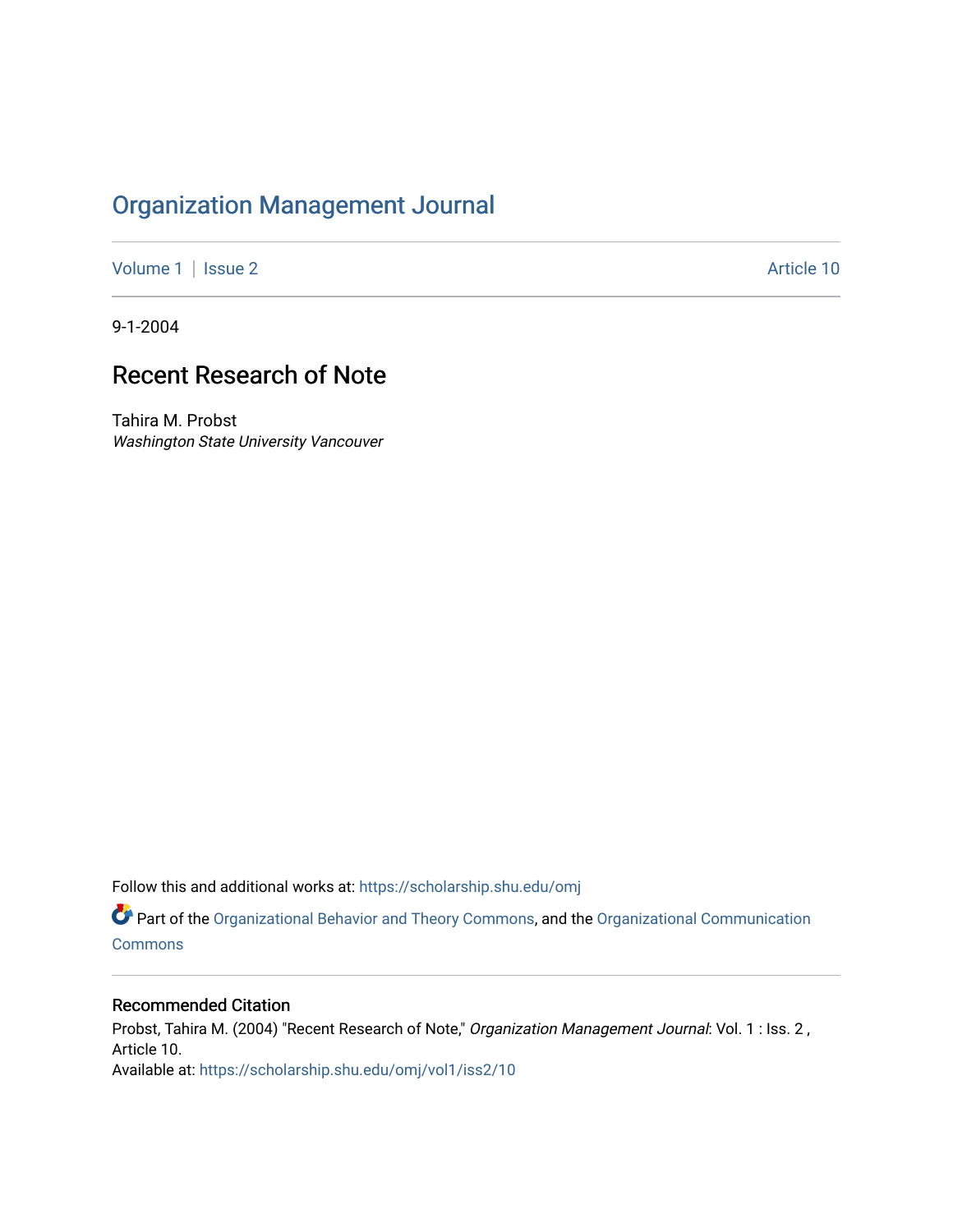Organization Management Journal Linking Theory & Practice 2004 Vol. 1, No. 2 107-110 © 2004 Eastern Academy of Management ISSN 1541-6518 www.omj-online.org

### **Recent Research of Note**

**'Exploring employee outcomes of organizational restructuring: A Solomon four-group study'** by Tahira M. Probst in *Group and Organization Management*, September 2003, 416-439.

> Summarized and interpreted by [TAHIRA M. PROBST](mailto:probst@vancouver.wsu.edu) Washington State University Vancouver

Virtually every sector of the American economy is experiencing extreme financial pressures due to commercial rivalries around the globe, government deregulation of industry, and the everincreasing pace of organizational technology change. In response, organizations have engaged in several strategies to tighten their corporate belts and remain competitive; organizational restructuring in the form of corporate downsizing, mergers and acquisitions, plant closings, and workforce reorganizations are affecting millions of U.S. workers each year. Since 2000, U.S. organizations have eliminated 2.2 million net jobs from their rolls and new job creation has been relatively flat.

These numbers reflect a new organizational trend of reducing corporate expenses through such organizational transitions. Organizational restructuring is a broad term encompassing many different organizational events ranging from downsizing, mergers and acquisitions, to other forms of workforce reorganizations with or without layoffs. Organizations frequently tout restructuring as the solution to many organizational problems leading to anticipated benefits such as increased employee morale, improved efficiency, and reduced turnover<sup>1</sup>. Yet, research and anecdotal accounts suggest that these expected benefits often do not accrue as planned<sup>[2](#page-1-1)</sup>

Despite the accumulation of evidence regarding the negative outcomes of organizational restructuring, there have been few longitudinal studies of these transitions on employees. In addition, rarely have studies compared groups of employees within the same organization that were relatively more versus less affected by the organizational changes. To address these limitations, the current study assessed the impact of a 5 government agency merger over the course of 6 months by comparing outcomes of affected and relatively unaffected employees prior to and following a major restructuring.

In July of 1997, it was announced by the governor of a Midwestern state that five state agencies involved in providing human services to the public were to be merged in an effort to consolidate their operations and reduce redundancy and duplication of services. Shortly thereafter, a task force was appointed to design and implement the internal merger. Following this announcement, agency employees were gradually notified about how these changes were going to affect them. For some employees, the changes would be minimal. For others, the restructuring would involve

 $\overline{a}$ 

<span id="page-1-0"></span><sup>&</sup>lt;sup>1</sup> Lewin & Johnston, 2000

<span id="page-1-1"></span>E.g., Ashford, Lee, & Bobko, 1989; Buono & Bowditch, 1989; Burke & Nelson, 1998; Marks & Mirvis, 1985).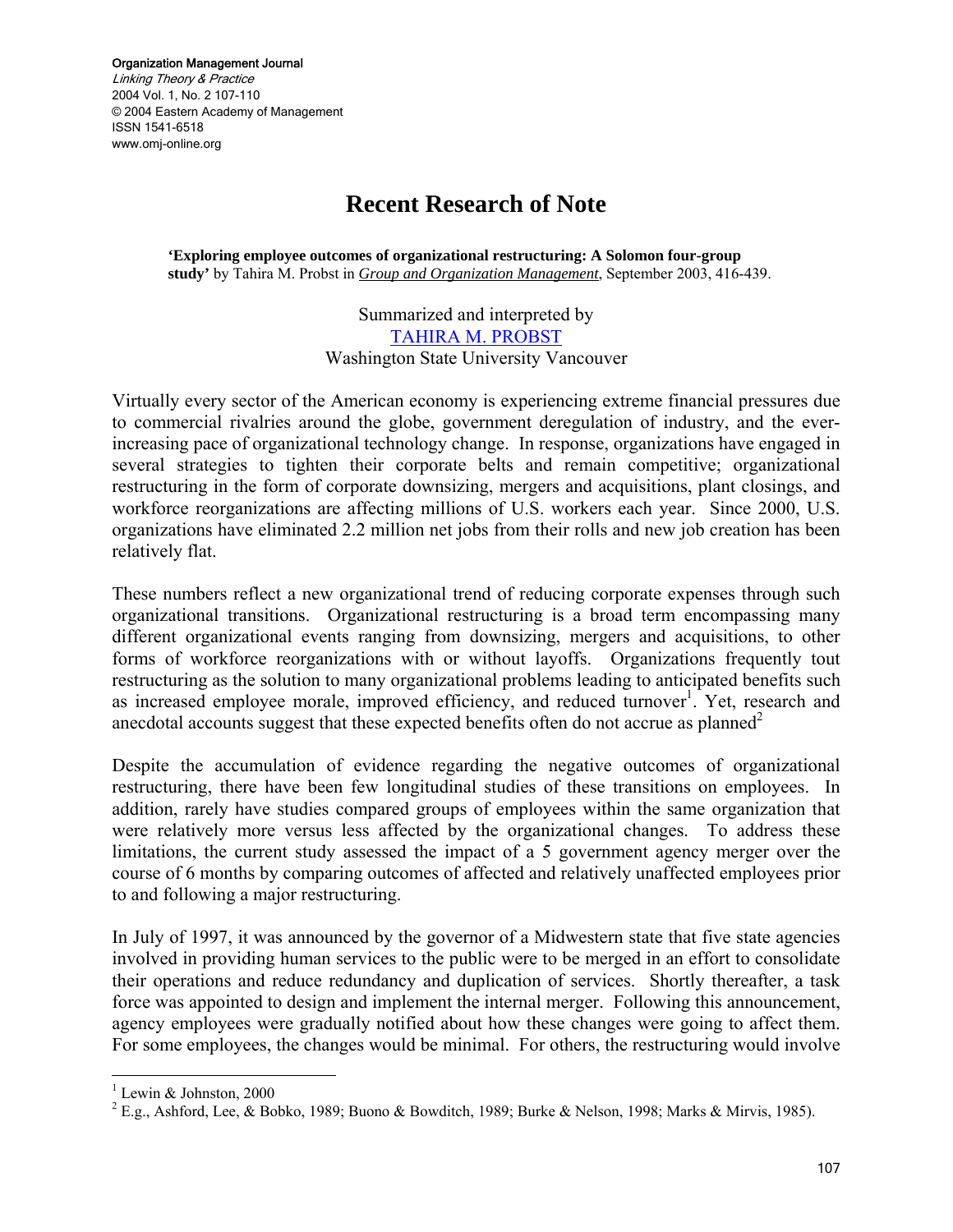moving offices, changing supervisors, being demoted, learning new job-related technologies, a reduction in job status, and/or new work tasks. Layoffs had not been specifically mentioned during the announcement of the merger. However, rumors were rampant that they would occur. Consequently, within the same agency, some employees were in danger of losing key features of their job, their current position, or employment with the state, whereas others remained essentially unaffected by the reorganization.

Five hundred employees from all levels within the organization were selected from these 5 agencies. Two hundred and fifty were identified as being in positions that would be highly affected by the upcoming merger, whereas the remaining 250 were in less affected position. This determination was made by the Assistant Director of each agency based on prerestructuring strategic planning. A total of 313 employees participated in the research (63% participation rate). Surveys were administered to employees immediately prior to the announcement of the workplace reorganization; follow-up data were collected 6 months later during the implementation of the merger. The surveys assessed variables such as perceived job security, organizational commitment, physical and mental health outcomes, job stress, job satisfaction, intentions to quit, and emotional reactions to the restructuring.

How did the organization and its employees fare? The simple answer is: not well. Employees who were identified as holding positions that were affected by the reorganization reported significantly more upheaval in their work life, experiencing an average of 4.5 major job changes during the 6 months compared to 2.9 changes on average for the less affected employees. One would expect employees on average to experience some job changes during that timeframe regardless of any organizational restructuring, such as a promotion or demotion, a new supervisor, and so one. Of greater interest here is the finding that individuals who were identified as being affected did, in fact, experience a greater level of workplace disruption over the 6 month period than those who were identified as less unaffected.

At the 6-month follow-up, individuals affected by the reorganization reported less job security, lower organizational commitment, more negative emotional reactions to the workplace reorganization, higher levels of time pressure, and lower levels of job satisfaction, as compared to individuals who were less affected by the workplace reorganization. Not surprisingly, when tracking employee outcomes over time, employees experiencing the greatest change also reported the greatest decline in their workplace attitudes and health outcomes. These employees reported significant declines in their job security, a greater propensity to consider quitting their job, lower commitment to their employer, and significant declines in their physical and mental health conditions over the 6 month timeframe.

The takeaway message from this research should be: *prepare*. Recognize that organizational restructuring, while possibly a necessity for overall organizational health and growth, is not necessarily a good thing for individual employees. In general, people do not like uncertainty, particularly when that uncertainty affects their employment. Thus, it is critical that organizations prepare themselves and their employees for possible changes during an organizational restructuring.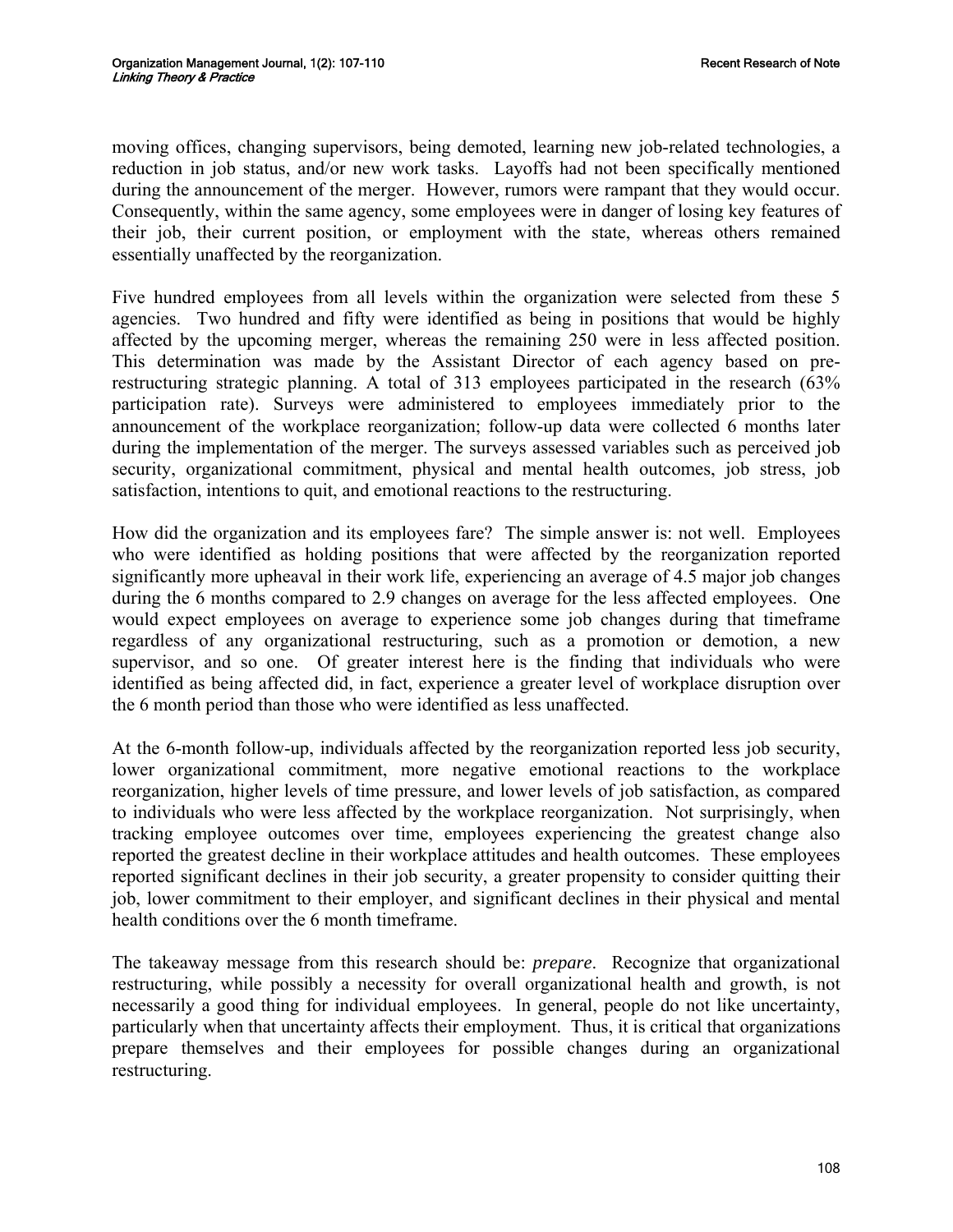Here are a few suggestions for such preparation:

- *Explain why the restructuring is happening.* Employees need to decide for themselves whether an organizational event is justified and necessary<sup>[3](#page-3-0)</sup>. Be prepared to explain and defend management's basis for the decision.
- *Describe the expected impact on individual positions.* Research suggests that organizational change does not necessarily result in negative outcomes<sup>[4](#page-3-1)</sup>. But, employee reactions are best predicted by their perception of how their job will be impacted. Thus, be prepared to explain to employees how their individual jobs may be affected.
- *Provide a timeframe.* Be prepared to let employees know when and how events will unfold, and when they can expect their work life to return to normalcy. Continued uncertainty can have lasting negative impacts on the organization, ranging from more risk averse employees to a decrease in employee creativity<sup>[5](#page-3-2)</sup>.
- *Offer psychological and career counseling.* Many organizations have employee assistance programs. Encourage employees to utilize these resources. Eliminate the stigma often associated with such utilization. In addition, if possible, offer career counseling, outplacement assistance (if necessary or applicable), and career development training to employees. Frame the restructuring as a career development opportunity, not just as something that will lead to increased workloads.
- If you don't know the answer, say so. One of the oft-repeated dictums in the teaching profession is: "If you don't know the answer to a student's question, say so. But, then come back later with an answer." Often, supervisors, managers, (and even teachers) do not like to appear unknowledgeable. However, if you do not know the answer to an employee's question regarding the restructuring, be prepared to say so, but then follow-up with an attempt to gather the needed information for your employees.

There is no guarantee that following these recommendations will lead to a *smooth* transition. However, following these suggestions will lead to a *smoother* transition for your organization and its employees. The current research notes organizational restructuring is overwhelmingly perceived to be a bane for employees; however, with a lot of work, it can perhaps be a boon, as well.

### **REFERENCES**

Amabile, T. M., & Conti, R. (1999). Changes in the work organization for creativity during downsizing. Academy of Management Journal, *42*, 630-640.

 $\overline{a}$  $^3$  Greenberg, 1990

<span id="page-3-1"></span><span id="page-3-0"></span> $4$  Probst, 2002

<span id="page-3-2"></span> $\frac{5}{5}$  Amabile & Conti, 1999; Lewin & Johnston, 2000